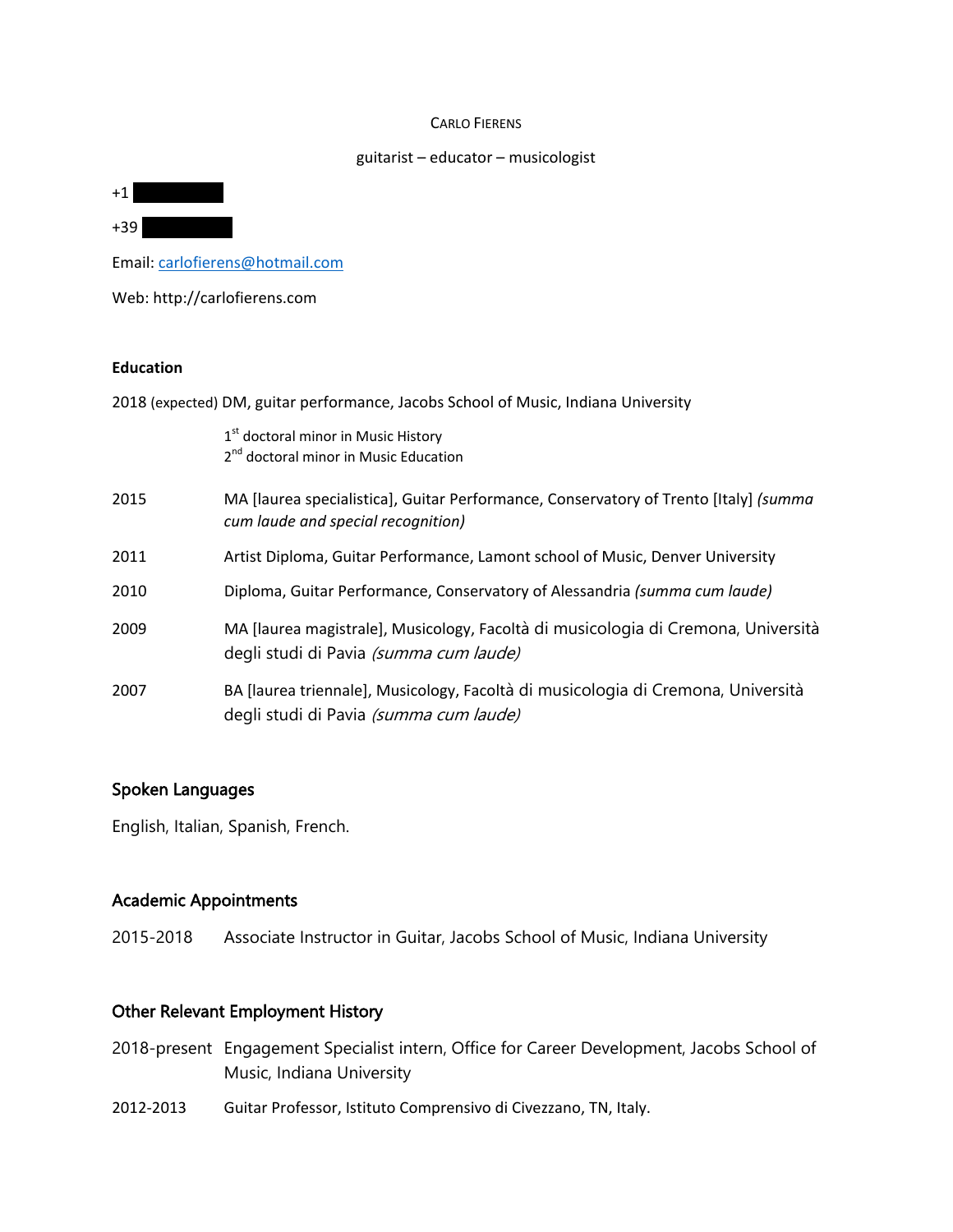2011-2014 Special Needs Professor – coordinator of music activities, Trento. 2011 Performing assistant, Bowdoin International Music Festival, Bowdoin, ME. 2008-2009 Professor in History of Music, Istituto di Primo Grado Abba, Cairo Montenotte, Italy. 2007-2009 Lecturer and editor of programmes, Associazione Rossini, Italy 2004-present Instructor of classic guitar, private studio.

### **Scholarships and Awards**

| 2015-2018 | Full tuition scholarship, Jacobs School of Music, Indiana University                                              |
|-----------|-------------------------------------------------------------------------------------------------------------------|
| 2011      | D'Addario foundation grant to serve as Performing Assistant at the Bowdoin<br><b>International Music Festival</b> |
| 2011      | Full tuition scholarship, Lamont School of Music, Denver University                                               |
| 2011      | Honorary Associate of the National Academy of Music                                                               |
| 2010      | recipient of the Paul Sacher Stifftung grant for a three months research project in Basel,<br>CH.                 |
| 2008      | Honorary citizen of the city of Lomas de Zamora (Argentina)                                                       |
| 2006-2009 | Recipient of the scholarship of the Walter Stauffer foundation as outstanding student of<br>musicology            |

### **Competitions** (selective list)

| 2016 | First Prize, "Indianapolis Matinee Musicale" Competition, IN, U.S.                                                |
|------|-------------------------------------------------------------------------------------------------------------------|
| 2015 | Finalist, "Città di Mottola" international guitar competition, Mottola, Italy                                     |
| 2014 | First Prize, "Alirio Diaz" guitar competition, Rome, Italy                                                        |
| 2013 | Absolute Winner, National Prize for the Arts, Ministry of Education, Italy                                        |
| 2012 | Finalist, Concurso Internacional "Comarca el contado", Spain                                                      |
| 2012 | Finalist, International Guitar Competition "krynica zdrój", Poland                                                |
| 2010 | Special prize "1900" and Second Prize, Cervo International Competition, Italy                                     |
| 2010 | First prize, National Music Competition "Città di Riccione"                                                       |
| 2009 | First Prize and Special Prize "Carlo Mosso", International Music Competition "Carlo<br>Mosso", Alessandria, Italy |
| 2009 | First Prize, Guitar Competition "Riviera della Versilia", Italy                                                   |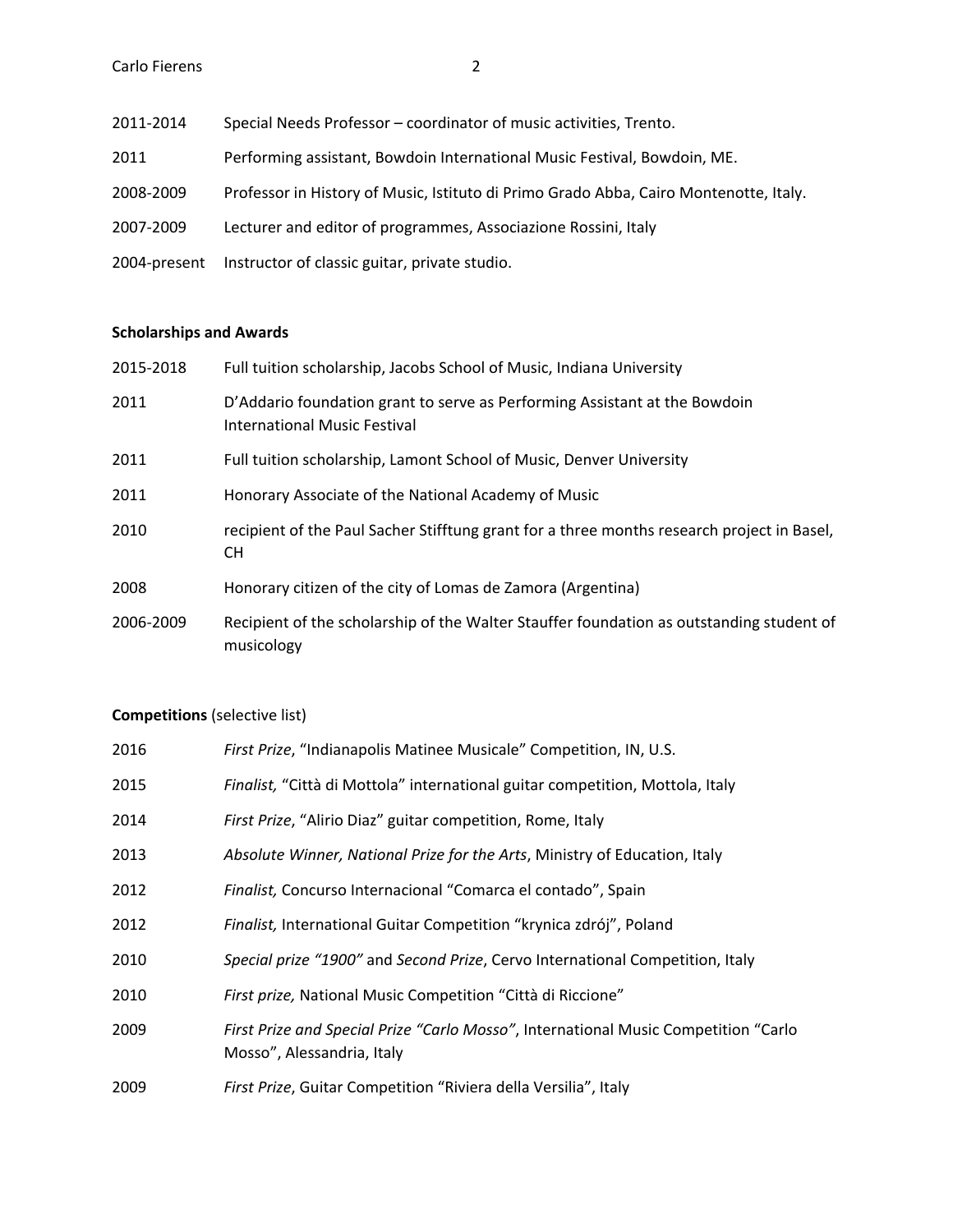| 2009 | First Prize, National Music Competition "Comune di Cantalupa", Italy       |
|------|----------------------------------------------------------------------------|
| 2008 | First Prize, International Music Competition "Italian Festival", Italy     |
| 2008 | Second Prize, Guitar Competition "Arte a sei corde", Italy                 |
| 2008 | Second Prize, International Music Competition "Città di Padova", Italy     |
| 2007 | Second Prize, International Guitar Competition "Giulio Rospigliosi", Italy |
| 2006 | First Prize, Music Competition "Città di Ortona", Italy                    |

### **Pubblications**

| 2013 | Speranza, responsabilità e utopia, Dialegesthai. Rivista telematica di filosofia[in linea],<br>anno 15 (2013), available online at: <http: dialegesthai="" mondodomani.org=""></http:> ; |
|------|------------------------------------------------------------------------------------------------------------------------------------------------------------------------------------------|
| 2013 | Gesto musicale e performance, Gli spazi della musica, vol. 2, n. 1 (2013), pp.110-134.<br>http://www.ojs.unito.it/index.php/spazidellamusica;                                            |
| 2012 | American Bouquet by G. Rochberg revisde by E. Fisk, il Fronimo, n. 160 (October 2012),<br>pp 29-35;                                                                                      |
| 2010 | Twentieth-century Guitar Music, in"highSCORE Proceedings 2010", Editor Ingrid<br>Pustijanac, highScore New Music Center, Pavia 2011, pp. 63-76;                                          |
| 2009 | A musical offering: Nono, Kurtág, Rihm and Furrer to Andrej Tarkovskij, in Roberto<br>Calabretto (edt. by), Andrej Tarkovskij e la muisca, Lucca, LIM 2011, pp. 245-274;                 |
| 2009 | Alberto Colla, a companion, first published online at www.musicalwords.it, September<br>2008, subsequently published in "Il rigo musicale", nn. 27-28 (2009);                            |
| 2009 | Pietro Milioni, entry of the Dizionario biografico degli italiani, Roma, Istituto della<br>Enciclopedia Italiana, 2009.                                                                  |

### **Dissertations**

| 2015 | Lecture Recital: Villa-Lobos 12 Studies for guitar in the 1928 manuscript.                                                                        |
|------|---------------------------------------------------------------------------------------------------------------------------------------------------|
|      | Advisor: Norma Lutzemberger                                                                                                                       |
| 2011 | Lecture Recital: Ricardo Iznaola's Daedalus Sonata: formal remarks.                                                                               |
|      | Advisor: Ricardo Iznaola                                                                                                                          |
| 2009 | Title: Gesto e performance: comunicazione e strategie interpretative [Gesture and<br>Performance: Comunication and Strategies for Interpretation] |
|      | Advisor: prof. Michela Garda                                                                                                                      |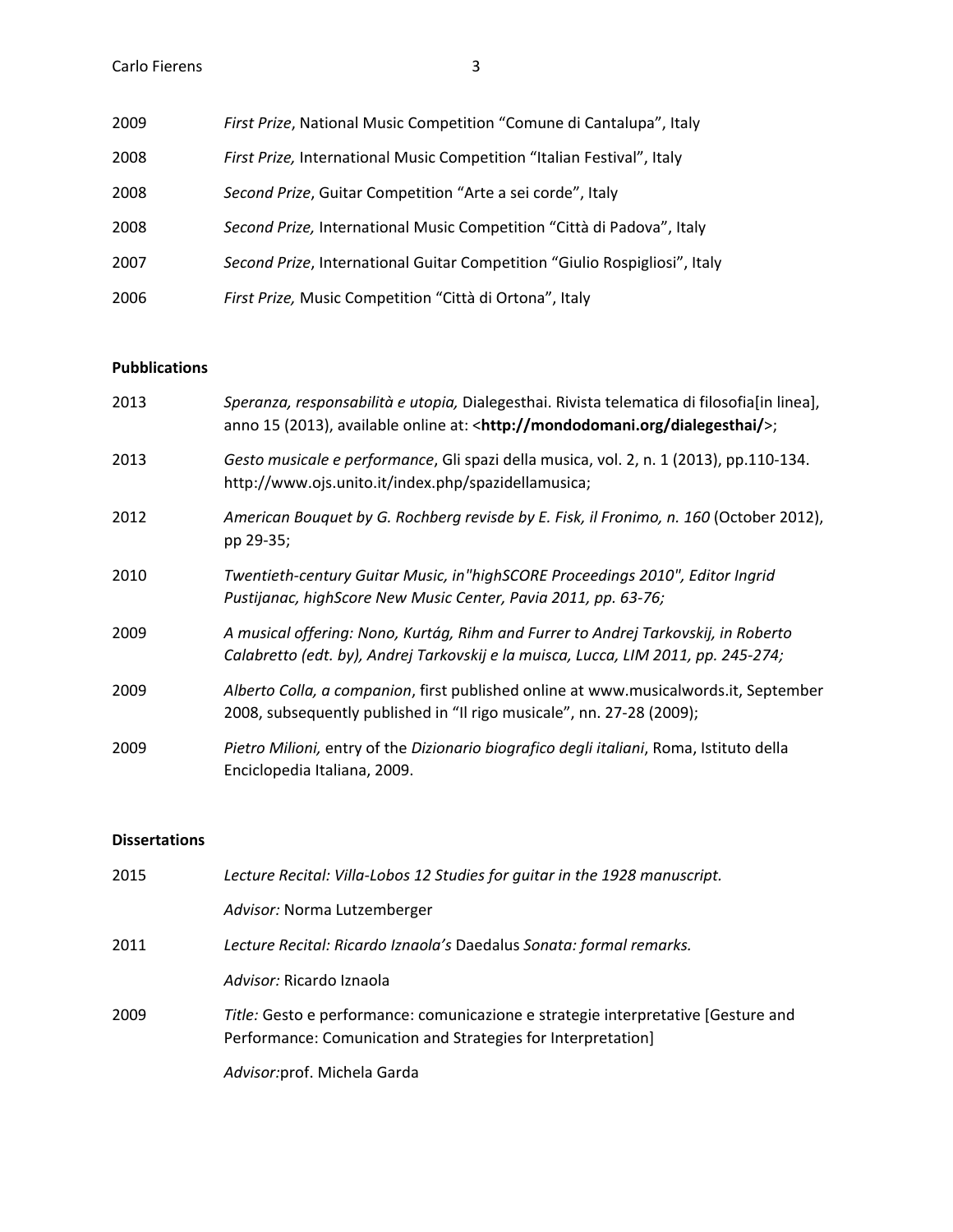2007 *Title:* La Sonata per chitarra di Alberto Colla: osservazioni e analisi del processo formale [The Guitar Sonata By Alberto Colla: Some Remarks and an Analysis Of The Formal Process]

*Advisor:* prof. Angela Ida De Benedictis

### **Concerts** (selective list)

| 2018 | Solo concert at the Hong-Kong Baptist University                                                                                |
|------|---------------------------------------------------------------------------------------------------------------------------------|
|      | Concert with orchestra, Hsichun Philarmonic, Hsichun, Taiwan                                                                    |
|      | Solo concert at the Soochow University, Taipei, Taiwan                                                                          |
|      | Solo concert at the Munetsugu Hall, Nagoya, Japan                                                                               |
|      | Solo concert at the Bangkok Arts and Culture Center, Thailand                                                                   |
|      | Solo concert at the International Valle dei Laghi guitar festival, Italy                                                        |
|      | Solo concert at the Instituto Cervantes, Chicago, IL                                                                            |
|      | Solo concert at the Riverside Community College, Riverside, CA                                                                  |
|      | Solo concert at the Italian Cultural Institute, Los Angeles, CA                                                                 |
|      | Solo concert and masterclass for the Monterey guitar society, Monterey, CA                                                      |
|      | Solo concert at the Wilie Museum, Bloomington, IN                                                                               |
| 2017 | Tour of concerts in Argentina (Buenos Aires, Mar del Plata, Argentina National Natial<br>Radio)                                 |
|      | Solo concert at the Museu Villa-Lobos, including the complete performance of Villa-<br>Lobos 12 studies. Rio de Janeiro, Brazil |
|      | Solo concert at the auditorium of the Istituto Italiano di Cultura. Rio de Janeiro, Brazil                                      |
|      | Solo concert in Masone, Italy                                                                                                   |
|      | Solo concert at the Espace Diamono, Geneva, Switzerland                                                                         |
|      | Chamber Muisc Doctoral recital, Auer Hall, Bloomington, IN                                                                      |
| 2016 | Concert homage to Alberto Ginastera on the centenary of his birth, Basel, Switzerland                                           |
|      | Concert at the Kennedy Center for the "Conservatory Project", Washington, D.C.                                                  |
|      | Concert homage to Alberto Ginastera on the centenary of his birth, Auer Hall,<br>Bloomington, IN                                |
|      | Concert in Indianapolis as winner if the Indianapolis Matinee Musicale Competition                                              |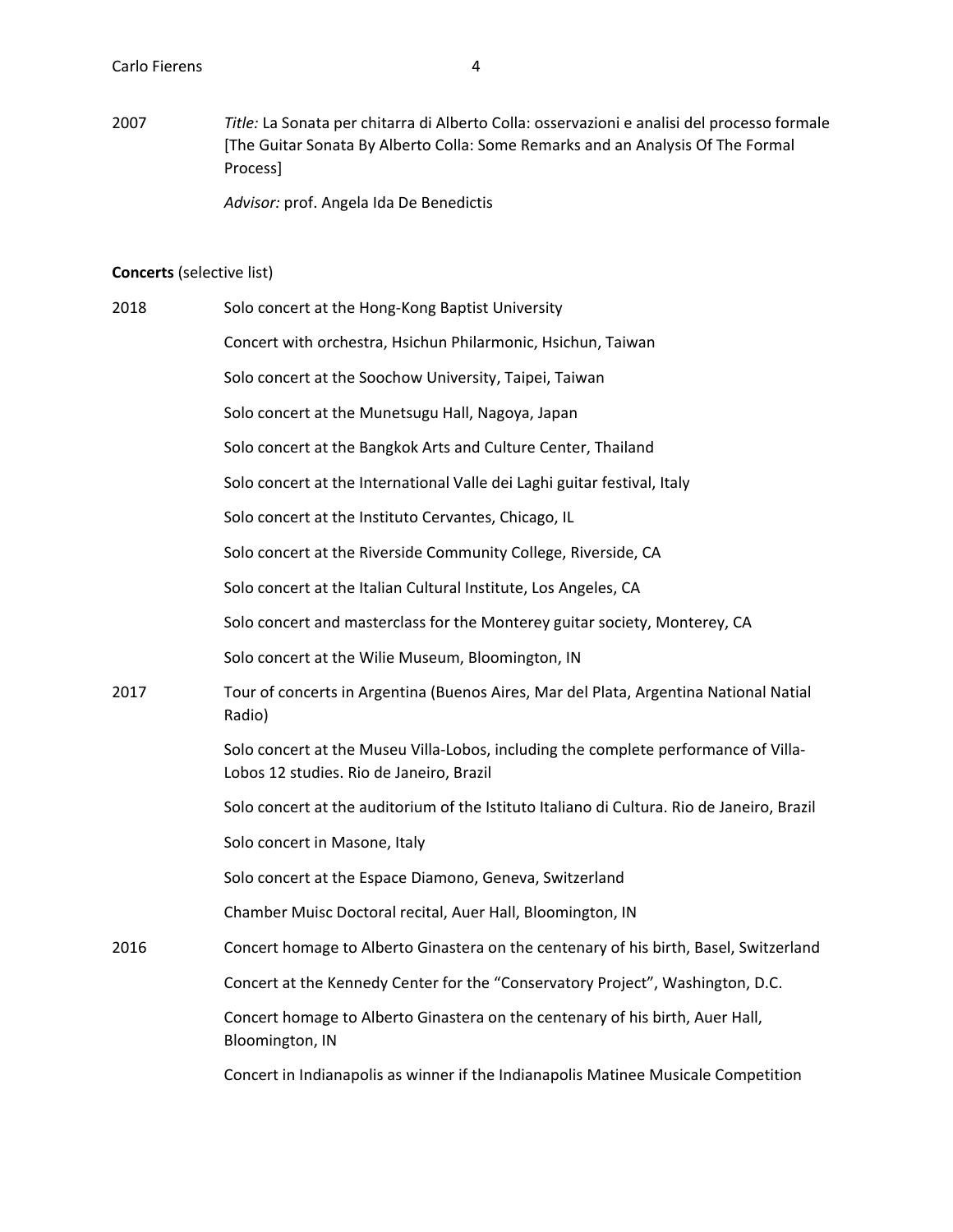|      | Concert preview of the "Conservatory Project" performance, Ford Hall, Bloomington, IN                                    |
|------|--------------------------------------------------------------------------------------------------------------------------|
|      | Second Solo Doctoral Recital, Auer Hall, Bloomington, IN                                                                 |
|      | First Solo Doctoral Recital, Auer Hall, Bloomingotn, IN                                                                  |
|      | Solo Recital, Noon concert series, IU Art Museum, Bloomington, IN                                                        |
| 2015 | New Art New Music, concert at the IU Art Museum (Premiere of the piece Traces of<br>Time by Jihyun Kim), Bloomington, IN |
|      | Solo Concert, Arno Babajanyan music hall, Erevan, Armenia                                                                |
|      | Guitar duo concert, Auditorium S. Carlo, Albenga, Italy                                                                  |
|      | Concerts of the winners of the "Alirio Diaz Competition", Sala delle crociere, Rome, Italy                               |
|      | Solo Concert, Sala Filarmonica, Trento, Italy                                                                            |
|      | Solo Concert, Castello di Cairo, Cairo Montenotte, Italy                                                                 |
|      | Solo Concert, Auditorium Pisasale, Sapri, Italy                                                                          |
| 2014 | Solo Concert, Recital of Argentine music, Favero, Italy                                                                  |
|      | Solo Concert as winner of the "Alirio Diaz Competition", IILA, Rome, Italy                                               |
|      | Lecture-recital on Villa-Lobos, Conservatorio di Musica, Trento                                                          |
|      | Memorial Concert (solo music by Castelnuovo-Tedesco), Auditorium Santa Chiara,<br>Trento                                 |
|      | Guitar duo Concert, Teatro Nuovo, Valleggia, Italy                                                                       |
|      | Concert as Winner of the National Prize for the Arts, Conservatory Auditorium, Pescara,<br>Italy                         |
|      | Solo Concert, Maso Spilzi, Folgaria, Italy                                                                               |
|      | Solo Concert, Enoteca "Il salotto", Colle val d'Elsa, Italy                                                              |
|      | Little tour of concerts with orchestra, Concierto de Aranjuez, Italy                                                     |
| 2013 | Solo Concert, Atelier Settevolte, Colle val d'Elsa, Italy                                                                |
|      | Guitar duo Concert, Aula Magna Liceo Rosmini, Trento, Italy                                                              |
|      | Concert with violin, Sala Fondazione Caritro, Trento, italy                                                              |
|      | Solo Concert, Studio d'Arte Andromeda, Trento, Italy                                                                     |
|      | Solo Concert, Club "Armonia" sala SOSAT, Trento, Italy                                                                   |
|      | Concert as winner of the National Prize for the Arts, Brescia, Italy                                                     |
|      | Concert for the contemporary music season, Conservatorio di Musica, Trento, Italy                                        |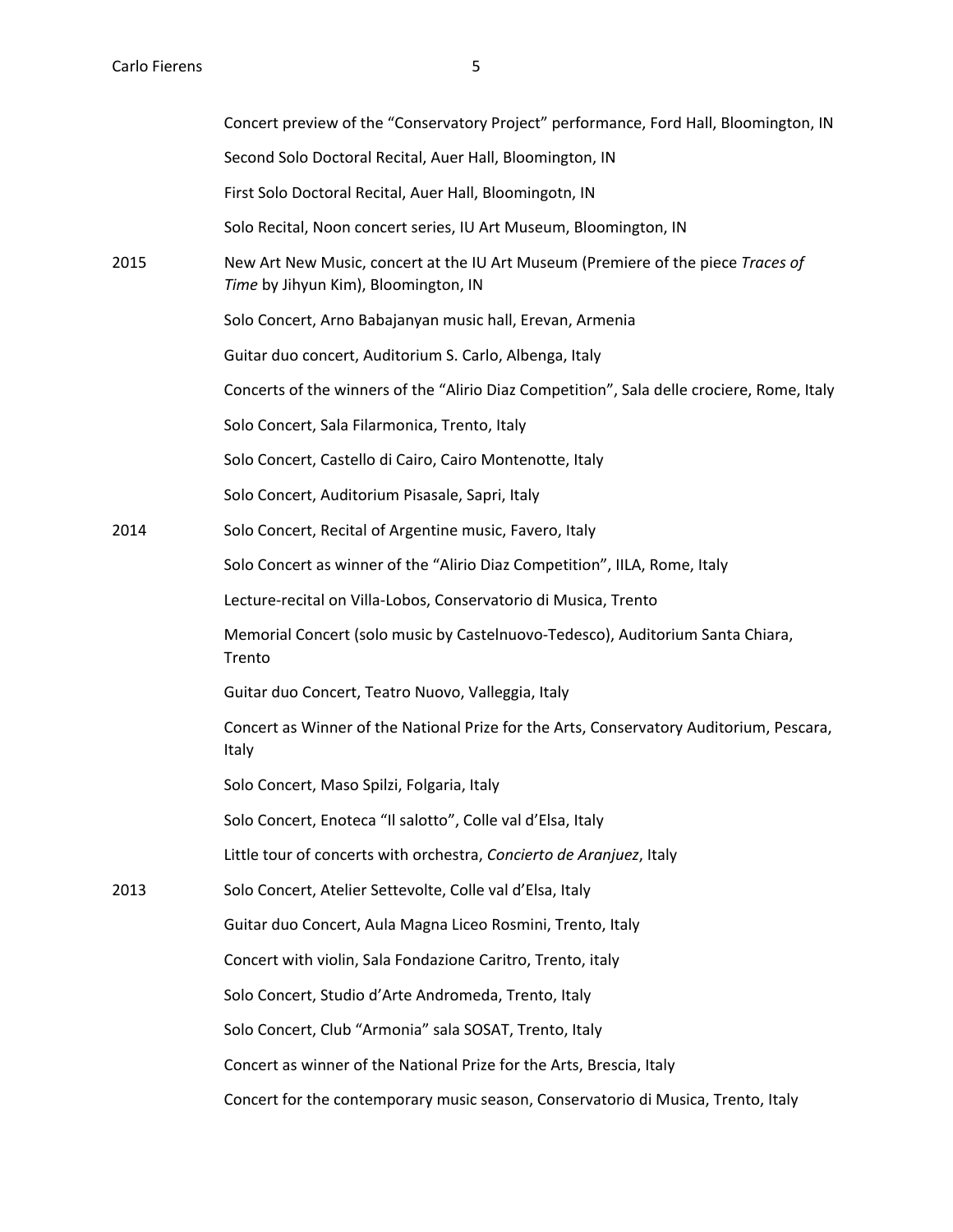|      | Solo concert, Villa Mersi, Villazzano, Italy                                                                                                                                                 |
|------|----------------------------------------------------------------------------------------------------------------------------------------------------------------------------------------------|
| 2012 | Concert with violin at the Chiesa dei Padri Scolopi, Carcare, Italy                                                                                                                          |
|      | Concert with violin, SOMS "Abba", Cairo Montenotte, Italy                                                                                                                                    |
|      | Solo Concert, Associazione Amici della Musica, Riva del Garda, Trento                                                                                                                        |
| 2011 | Third Artist diploma recital, music by Bach, Britten, Iznaola, Hamilton Hall, Denver, CO                                                                                                     |
|      | Second Artist diploma recital, music by Sor, Guastavino, Ginastera, Iznaola, Williams<br>Recital Salon, Denver, CO                                                                           |
|      | Solo Concert, Colorado Symphony Guild, Foothill Unit, Denver, CO                                                                                                                             |
|      | Annual Provost Concert, Hamilton Hall, Denver, Co                                                                                                                                            |
|      | Guitar ensemble concert, Lamont school of Music, Denver CO                                                                                                                                   |
|      | Solo Concert, Public Library Auditorium, Trento, Italy                                                                                                                                       |
|      | Solo Concert, Museo Metropolitano, Buenos Aires, Argentina                                                                                                                                   |
|      | First Artist diploma recital, great Sonatas by Sor, Castelnuovo-Tedesco, Bach, Colla<br>(including the American premiere of the Sonata for guitar by A. Colla), Hamilton Hall,<br>Denver, CO |
|      | July 21 <sup>st</sup> -August 5 <sup>th</sup> , Bowdoin Music Festival: solo and chamber performances                                                                                        |
| 2010 | Concert with violin, Auditorium BCC, Milano, Italy                                                                                                                                           |
|      | Solo concert, Chiesa di San Rocco, Sassello, Italy                                                                                                                                           |
|      | Solo concert as prize winner of the "Cervo music competition", Diano Arentino, Italy                                                                                                         |
| 2009 | Concert as winner of the "Carlo Mosso" Competition, Alessandria, Italy.                                                                                                                      |
|      | Benefit concert for NEMO (research for muscular dystrophy), Teatro San Babila, Milano,<br>Italy                                                                                              |
|      | Solo Concert, Teatro Comunale, Valleggia, Italy                                                                                                                                              |
| 2008 | Solo concert, Comune di Belveglio, Italy                                                                                                                                                     |
|      | Solo concert, Biblioteca Mentruyt, Buenos Aires, Argentina                                                                                                                                   |
|      | Concert for the Musicology Department, including premiere of Reverie by Mauro Saleri,<br>Cremona, Italy                                                                                      |
| 2007 | Solo concert, Chiesa Parrocchiale S. Nicola, Cengio, Italy                                                                                                                                   |
|      | Solo concert, Maggio Musicale Nolese, Noli, Italy                                                                                                                                            |
|      | Solo concert, Serra club, Acqui, Italy                                                                                                                                                       |